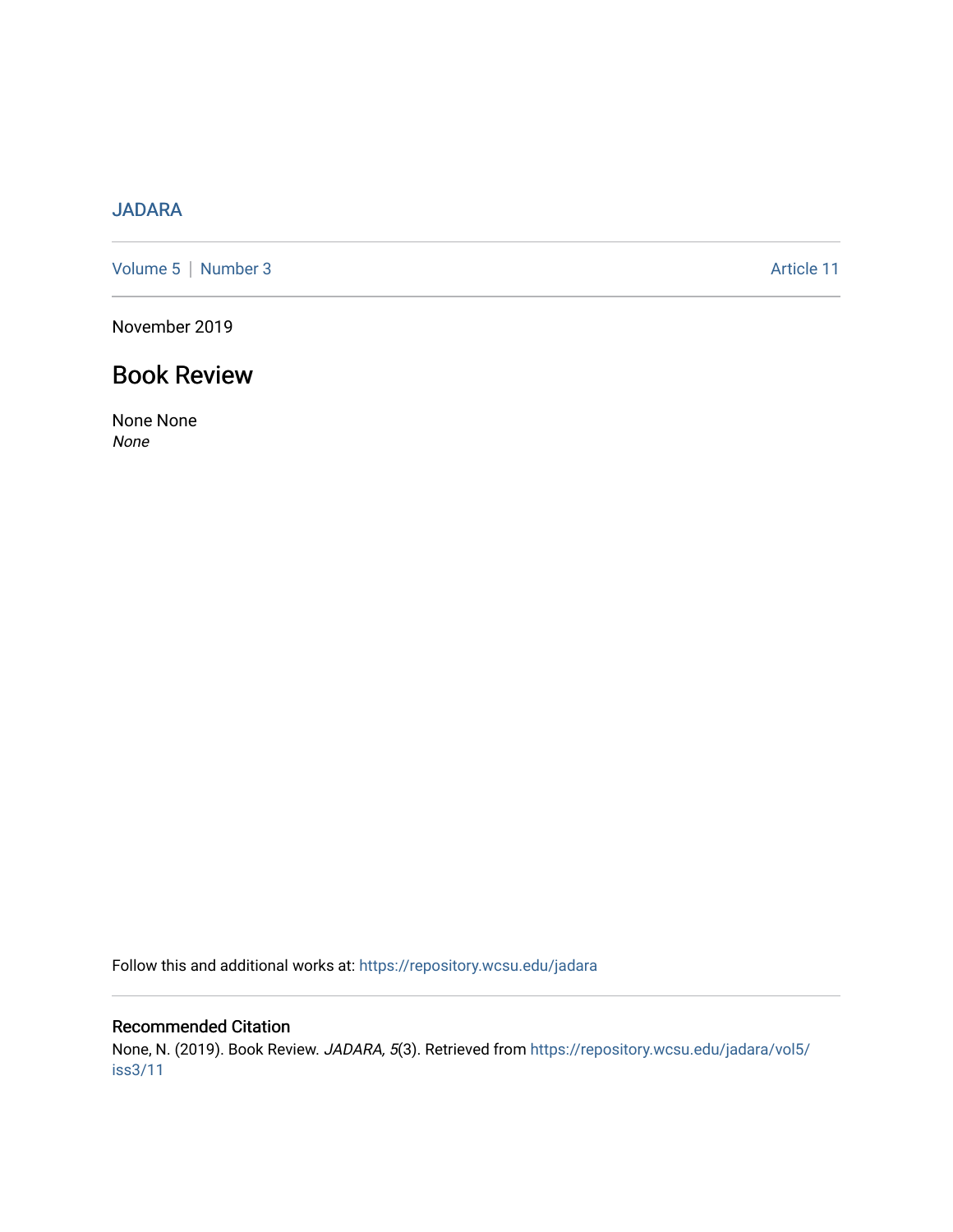# BOOK REVIEW

Multiply Handicapped Deaf Children: Medical, Educational, and Psychological Considerations. McCay Vernon. The Council of Exceptional Children, Washington, D.C.: 1969. 124 pages. Paper back.

As stated in the author's introductory chapter, the purpose of this landmark study is "to attempt to determine some of the major causes of the secondary handicaps prevalent in deaf children today and to describe the nature of the handicaps associated with these causes." The reasoning underlying the study is that the leading causes of deafness are also etiologies of other disturbances such as brain damage.

The author presents a thorough review of the literature con cerning prematurity, hereditary deafness, rubella, complications of Rh factor, meningitis, and tuberculous meningitis. Included are discussions of the nature of each of these conditions, their incidence, and their sequelae.

The subjects of the study consisted of 1,468 deaf children who attended or were given preadmission evaluations at the California School for the Deaf, Riverside, from 1953 until 1964. Their ages ranged from 3 to 21 years. The independent variables studied in cluded meningitis, erythroblastosis fetalis (only those with Rh factor complications were included ih this category), heredity, maternal rubella, and prematurity. These were identified through an analysis of medical records on the subjects. The dependent variables of the study were intelligence, educational achievement, psychological adjustment, behavioral evidence of brain damage, communication skills, hearing loss, and incidence of physical anomalies.

The author concludes, on the basis of his findings, that:

1. A significant amount of the behavioral variance among children who are deaf is not due to their hearing loss but can be un derstood in terms of the etiology of their deafness. This variance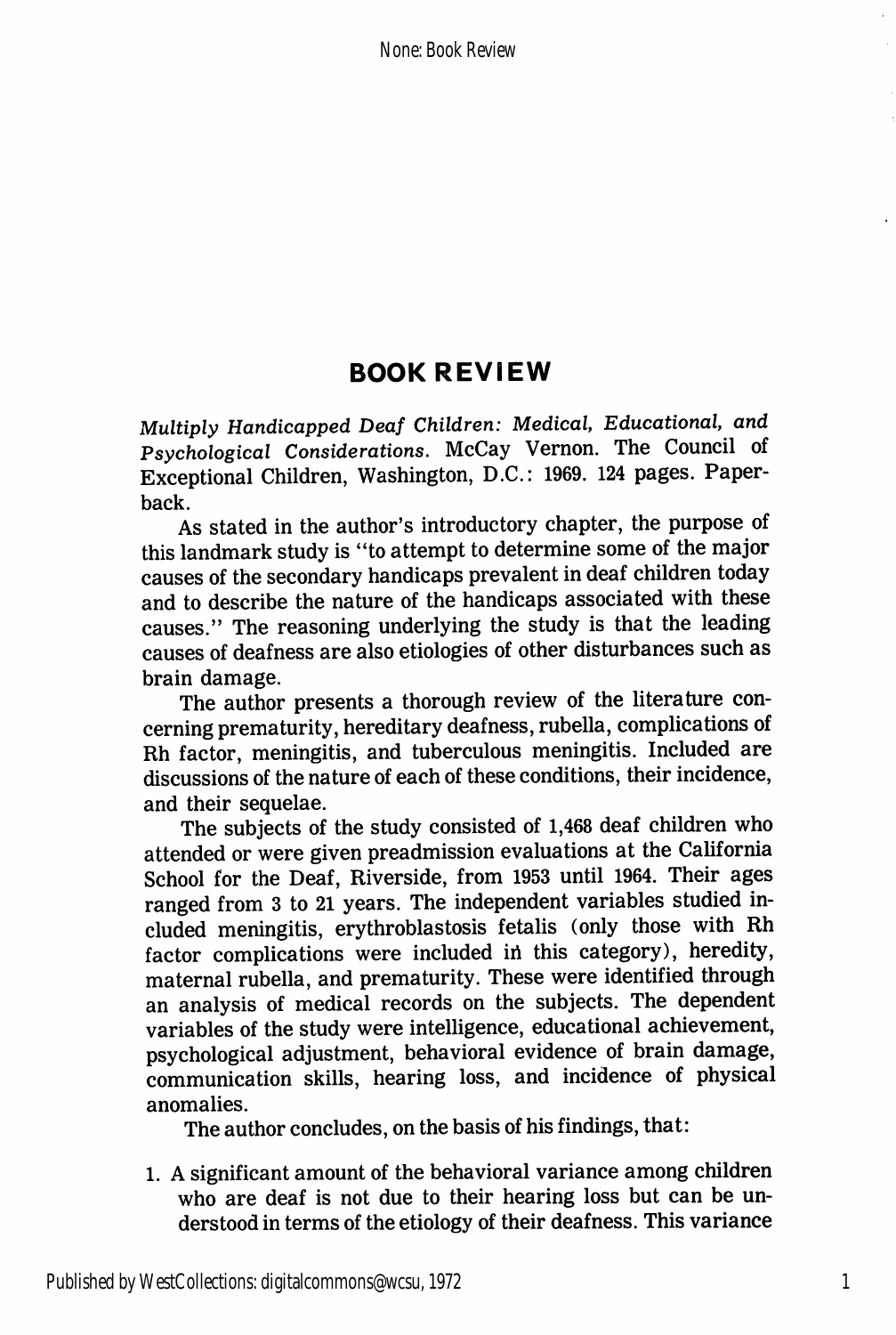#### BOOK REVIEW

is in areas critical to academic learning, psychological adjustment, and physical health.

- 2. The recent rise in the prevalence of multiply handicapped deaf children is best understood as a combination of the current disease entities causing hearing loss and of modern medical advances and consequences related to the treatment of these diseases.
- 3. The data on the extent and nature of these multiple handicaps and their relationship to specific etiological conditions can be generalized to other deaf populations having similar causes of deafness. The logical planning and direction of programs and techniques to help these children and to project their future needs should take account of the findings of this study.
- 4. The findings concerning the changing etiologies of deafness may be reflected in a population of less academically capable deaf youth in the future. The current emphasis on expanded college and technical education may be somewhat unrealistic when the projected educational need will probably be for more vocational preparation at the skilled or semiskilled level.
- 5. Many of the learning and behavior problems that have in the past been thought of as due only to deafness probably have their basis in central nervous system dysfunctions that are additional to the auditory impairment. Successful learning and psychological therapy will require techniques which take this into account.
- 6. Certain similarities in behavioral, physical, and psychophysical patterns of the rubella, premature, and Rh deaf children suggested similar central nervous system involvements. Corollary to this, the meningitic gave evidence of a different kind of neurological damage and the genetic deaf seemed relatively free of this pathology.
- 7. Finally, the evidence from the rubella, premature, and meningitic groups suggested that the earlier in the development of the child that disease or premature birth occurs, the more pervasive and permanent are the residua.

Among the many merits of this book is its emphasis upon the fact that multiply handicapped deaf children have very serious learning and adjustment problems, and that the numbers of multiply handicapped deaf people in need of services can be ex pected to increase in the future. This has important implications for

2